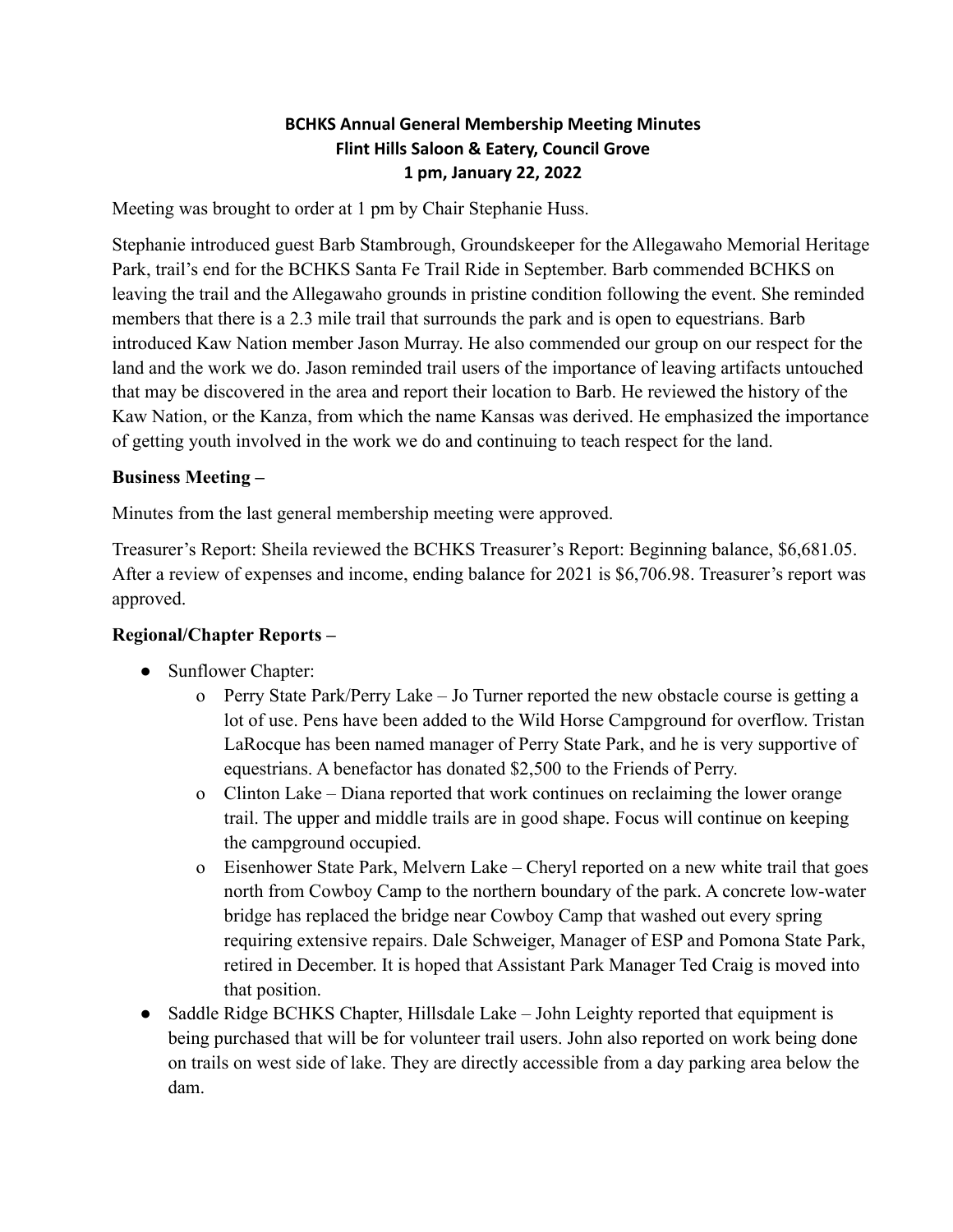• Tuttle Creek BCHKS, Tuttle Creek Lake – Pattie reported on the newest BCHKS chapter. In the seven months since chartering, the chapter has 18 members, a treasury of \$800, and reported 103 volunteer hours for 2021. So far, 25 hours have been logged for 2022. Blue trail markers are being used on the north trails, and Pattie has submitted a BCHA grant application to fund signage. Grants from other funding have allowed the purchase of small hand-held saws. The group is working on a new trail map. The new state park manager is very supportive of the chapter's efforts and may have funding for additional pens. He also intends to designate one of the campgrounds for equestrian use. Pattie contacted the Director of State Parks about an issue with the on-line reservation system, which is being addressed. Plans include beginning work on the Carnahan trails, which have long been neglected.

**National Director Update –** Diana reported that the BCHKS National Director is the liaison between BCHKS and BCHA. USFS is partnering with BCHA to report issues of non-equestrian use of equestrian campgrounds on Forest Service lands. There is an Incident Report on the BCHA website. Current bills include the Outdoor Recreation Act, which supports enhanced recreational opportunities, and the Build Back Better plan, which has funding earmarked for trail building. BCHA will sponsor a webinar, Feb. 5, Public Lands & Partnerships; Diana suggested that it might be beneficial to BCHKS members to attend. The link will be provided. BCHA is concerned that members are not reading email blasts; they are able to measure how many emails are open, and the percentage is low. USFS is partnering with BCHA on working to keep e-bikes off of equestrian trails. USFS considers e-bikes to be motorized vehicles; no motorized vehicles or tools are allowed in the National Forest.

# **Old Business –**

- The New Member Packet plan has evolved into a welcome email to new members. The email message is being finalized.
- 2021 Volunteer Hours Report Cheryl reported that volunteers logged 3,783 hours of volunteer work on public trails in 2021, which has a value of \$259,326. Since BCHKS starting keeping track in 2014, equestrian volunteers have logged over 23,000 hours, with a value of \$1,250,943! Cheryl had copies of the new simplified logsheet for anyone wishing to use it to keep track of hours.
- Membership Incentive Diana reported on the incentive program to recruit new members. Pattie Stalder recruited the most new members in 2021 and was rewarded with a first-aid kit for trail work days.
- BHCKS/KHC Trails Advocate Membership Justine Staten reviewed the new membership partnership between BCHKS and KHC. The Trails Advocate membership is proving to be beneficial to both BCHKS and KHC; BCHKS has gained 10 new members.

#### **New Business –**

**●** BCHA Grants – Stephanie reviewed the process for applying for the BCHA grant. Applications are being accepted now thru March 15.